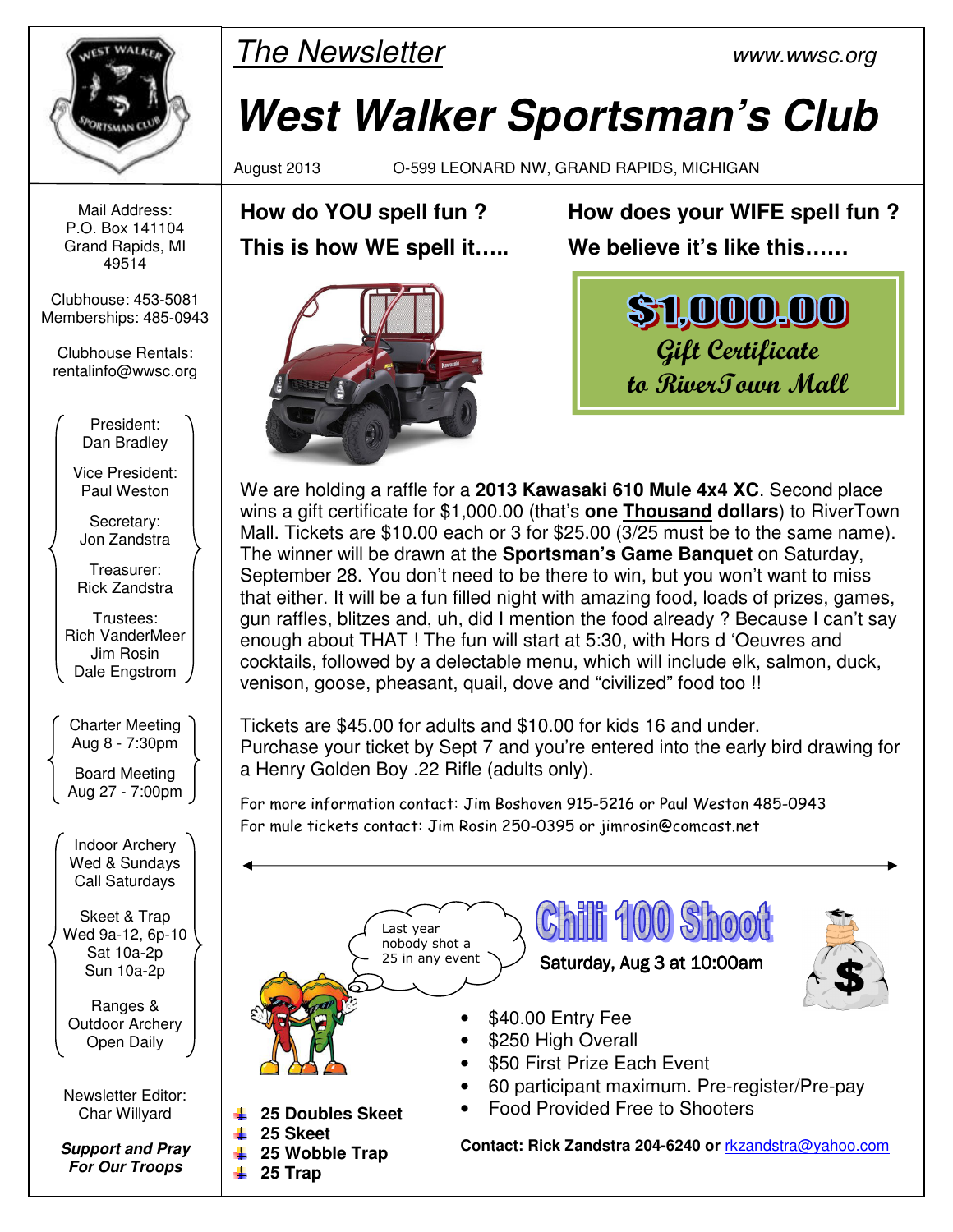#### **WWSC/Seaway Fun Shoot**

Wednesday, Aug 21 at WWSC - 25 Skeet & 25 Wobble Trap and Wednesday, Aug 28 at Seaway - 25 Trap & 25 5-Stand (carpool to Seaway) – Arrive as early as 4:30pm, or as late as 8:30pm. The cost is \$6.00 per line, and includes food. When the event is at WWSC we hold a potluck dinner, so please help us out by bringing a dish to pass. All Seaway and WWSC members are welcome and encouraged to shoot, regardless of ability. This is a fun time, come on out and shoot !!

#### **NRA Classes**

FOWWSC is proud to offer 4 NRA training and shooting events. The cost for these classes was originally \$50 for First Steps, \$20 for Youth Skeet/Trap, \$50 for Women on Target and \$111 for RSO, but the Michigan Gun Owners has generously donated the funding for these events and WWSC is providing the use of their facilities, so they will be offered completely free of charge, which even includes your ammo. So if you want to learn about firearm shooting and safety, this is a great opportunity. No prior experience is necessary and you do not need to be a member of WWSC.

Classes will be conducted by a NRA master training counselor, and are limited to 25 applicants each. If you are interested, email Barry Anderson at Barry45acp@aol.com for details and reservation forms. Pre-registration is required.  $\bigcap$   $\bigcap$   $\bigcap$   $\bigcap$ 

| <b>NRA Youth Trap and</b><br><b>Skeet Camp</b>                                                                                                  | <b>NRA Range Safety</b>                                                                                                                                               | <b>NRA First Steps</b>                                                                                                           | <b>CIVILIV MY</b><br>TARGET                                                                                                                                                                             |
|-------------------------------------------------------------------------------------------------------------------------------------------------|-----------------------------------------------------------------------------------------------------------------------------------------------------------------------|----------------------------------------------------------------------------------------------------------------------------------|---------------------------------------------------------------------------------------------------------------------------------------------------------------------------------------------------------|
|                                                                                                                                                 | <b>Officer Training</b>                                                                                                                                               | Sept 7, 9:00am - 1:00pm                                                                                                          | From the Women of the NRA.                                                                                                                                                                              |
| Aug 17, $2:00 \text{pm} - 6:00 \text{pm}$                                                                                                       | Aug 24, $9:00am - 6:00pm$                                                                                                                                             | This is a ladies only, pistol                                                                                                    | Oct 12, $9:00am - 3:00pm$                                                                                                                                                                               |
| This class will teach kids<br>age 10 to 18 (parents too)<br>about shotgun trap and<br>skeet shooting. A parent<br>must accompany each<br>minor. | Satisfactory completion of<br>this course will earn you<br>the NRA "Range Safety<br>Officer" certification.<br>Lunch (burgers & fries) is<br>included.<br><b>FULL</b> | orientation. It is a non<br>competitive fun event.<br>This course qualifies<br>participants that want to<br>take the CPL course. | This is a ladies only, pistol<br>course. It is a non<br>competitive fun event.<br>Lunch (burgers & fries) is<br>included. This course<br>qualifies participants that<br>want to take the CPL<br>course. |

**Proposal HB4668 - Hunting & Fishing License Types & Fees** passed the senate 24/14 with a few amendments. **Spring Shotgun League** final scores online at http://www.wwsc.org/Programs/Shotgun%20scores/wwscscores.pdf **Congratulations Paul Weston** for shooting a 50 straight in trap at the MUCC shoot, and then following that up with another 25 straight at WWSC for a 75 Straight !

**ATA shoots** on Wednesdays at 5:00pm - Aug 7, Sept 4, Oct 2. Open trap shooting resumes after ATA shooting. **NSSA Shoot** Saturday, Sept 14 at 10:00am

**Gun & Knife Show -** Look for our booth at the upcoming Gun & Knife shows Aug 10-11 and Oct 19-20. Saturday hours are 9am-4pm, Sunday 9am-3pm, held at the  $28<sup>th</sup>$  Street Showplace, 1256  $28<sup>th</sup>$  St – Admission \$6.00.

Click here for more information and a printable \$1.00 off coupon http://www.migunshows.com/grandmap.html **Gift Certificates** are available for memberships, and are sold at the shooting desk and range office.

**The Membership** count at WWSC is now slightly over 1,500 …… Wow ☺

**Our Condolences** go out to the family of Morrie Seites, who passed away July 27. Morrie was president of Sparta Hunting and Fishing club. He was a long time member of the ATA, and mentored the kids of the AIM Youth Trapshooting program.

**West Walker SC wishes you a safe and happy Labor Day**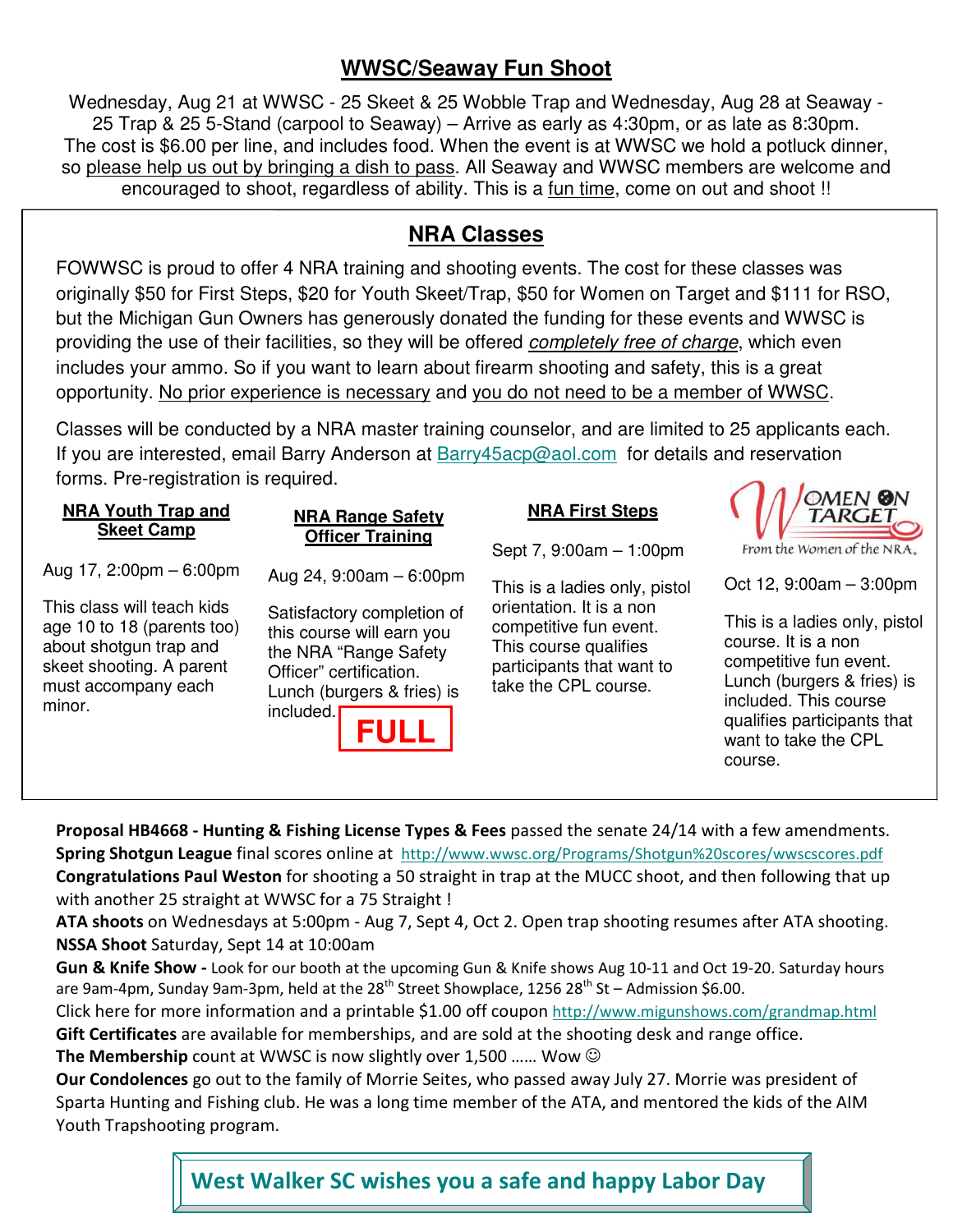**What the heck is Wobble Weekends ?** Each weekend in September, we will mix assorted colors of birds (like pink or green….who knows what we will come up with) in with the orange birds for wobble trap. For each non-orange bird you break you will be given a ticket. At the end of the month we will draw three tickets to split the pot 50/30/20. The entry fee is \$5.00 and must be paid before you can collect any tickets. The entry fee is paid only once, and is good for the entire month. For each line you shoot, you pay your normal line fee PLUS one dollar extra. Shoot as MANY lines of wobble trap as you want, on any weekend in September. Join ANYTIME during September, the earlier you join, the better your chances of winning.

#### **New Antler Point Restrictions in Northwest Lower Peninsula**

This fall, deer hunters in the 12 northwest Lower Peninsula counties of Antrim, Benzie, Charlevoix, Emmet, Grand Traverse, Kalkaska, Lake, Manistee, Mason, Missaukee, Osceola and Wexford will have to count antler points before they shoot a buck. The regulation, enacted by the Natural Resources Commission this past June, requires hunters to make sure antlered deer have at least one antler with a minimum of three points, with each point at least 1 inch long. A similar rule has been in effect in Leelanau County the last ten seasons. A DNR survey of deer hunters in the 12 affected counties showed a 69 percent approval rate of the regulation, which is intended to leave next year's herd with a larger number of older bucks. Throughout Michigan, all hunters that harvest two antlered deer must ensure at least one has four or more antler points on one side, and this requirement will remain in place within these counties.



#### **Pin Shooting**

will resume Sept 10. Every Tuesday at 5:30 on the 7 yard range. See you there ! We are looking for responsible people to volunteer their time in 4-6 hour shifts to check memberships on the rifle & pistol ranges. If you are retired or have free time during the weekends and share an interest in promoting a safe shooting environment, please contact Don Mize by email at imdmize@yahoo.com Monitors will receive free annual memberships.

| 2013 Big Gun Raffle |                                                     |                       |  |  |  |
|---------------------|-----------------------------------------------------|-----------------------|--|--|--|
| <b>Jan 29</b>       | <b>Ruger SR22</b>                                   | Mike Freeman, #62     |  |  |  |
| Feb <sub>26</sub>   | Henry Golden boy, 22 LR                             | Art Green, #12        |  |  |  |
| Mar 26              | <b>Bersa Thunder, .380</b>                          | Rick Zandstra, #186   |  |  |  |
| <b>Apr 30</b>       | Savage 93R17 BTVS 17HMR                             | Duane Downer, #86     |  |  |  |
| <b>May 28</b>       | Ruger LC9, 9mm                                      | Karl Feuerstien, #223 |  |  |  |
| <b>Jun 25</b>       | <b>Colt M4 Tactical, 22 LR</b>                      | Dale Carpenter, #49   |  |  |  |
| <b>Jul 30</b>       | S & W Bodyguard, w/Laser, .380                      | Tony Hendges, #57     |  |  |  |
| <b>Aug 27</b>       | Savage Model 11 Trophy, Nikon Scope - you pick cal. |                       |  |  |  |
| Sep 24              | Ruger SR40, 40 cal.                                 |                       |  |  |  |
| <b>Oct 29</b>       | <b>Remington 700 SPS, 30-06</b>                     |                       |  |  |  |
| <b>Nov 26</b>       | S & W M&P 9mm                                       |                       |  |  |  |
| <b>Dec 31</b>       | Browning Maxus, Stalker, 12ga.                      |                       |  |  |  |

#### **August Range Hours**

**August 1 – 15**

Mon – Sat: 9:00am – 8:45pm Sundays: 10:00am – 8:45pm

#### **August 16 – 31**

Mon – Sat: 9:00am – 8:00pm Sundays: 10:00am – 8:00pm

#### **Gun Safes**

Walk – In Vault Doors Fort Knox – American Security – Graffunder

## **HOOGERHYDE SAFE**

**(616) 458-6365**  1033 Leonard St NW, Grand Rapids, MI 49504 Fax: (616) 485-2554

### **SK FULL DRAW 3-D ARCHERY RANGE**

10751– 12th Ave., Grand Rapids, MI. 49534 Tallmadge Township **(616) 791-7970** 

Open 7 Days **Stan Kurek**

Dawn to Dusk WWSC Member